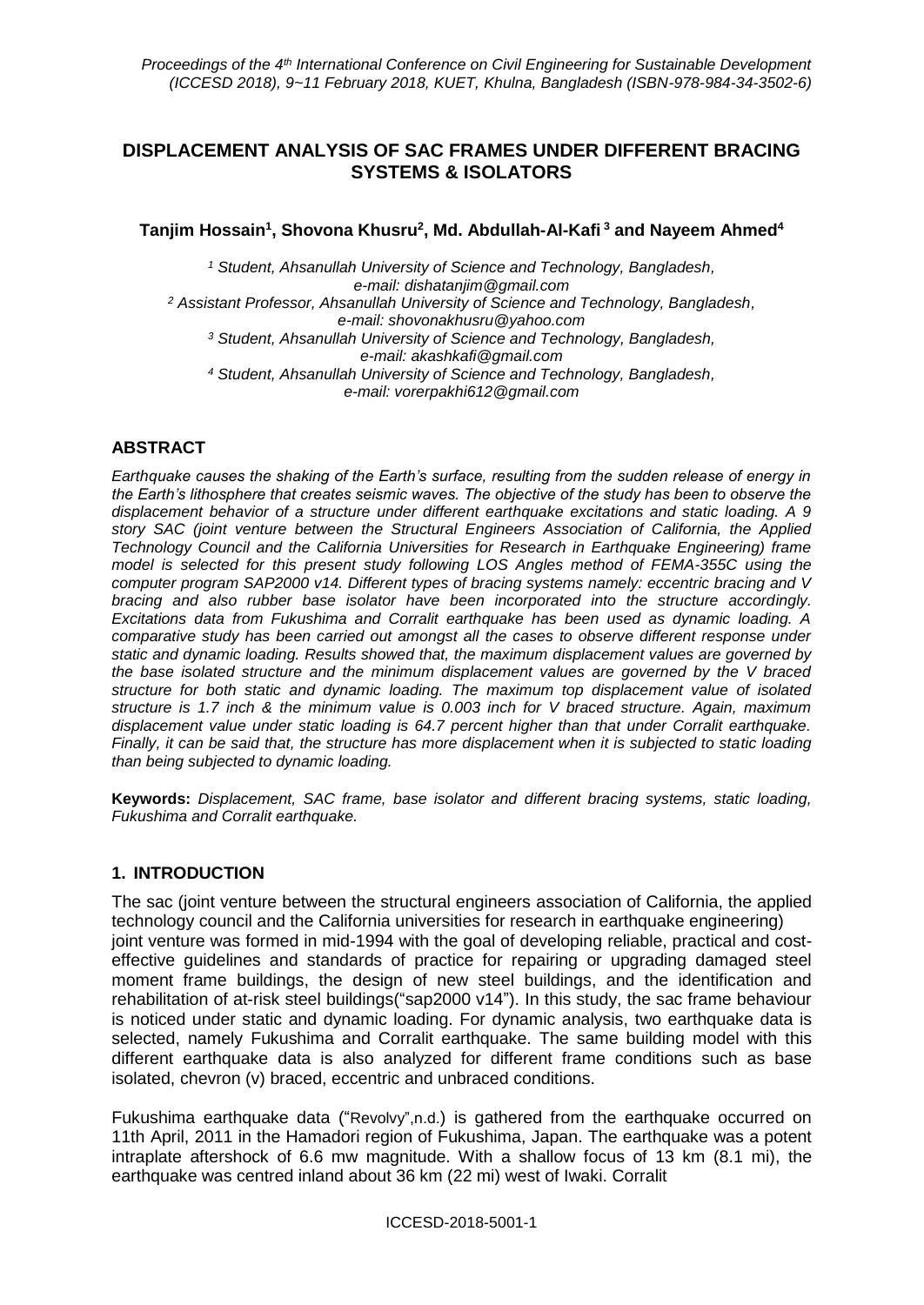earthquake data is taken from the software package sap2000 v-14 which comprised the excitations of a sharp aftershock felt throughout the Santa Cruz mountains and the Pajaro river valley, in the central coast region of California on 19th September, 1923. The earthquake reached an intensity vi according to the Rossi-Forel scale.

Displacement profiles are observed and compared when the structure is subjected to static loading and earthquake excitations. Deformed shapes of the external corner column, external middle column and central column of the structure are considered. The result indicated the extent of effect of the static and dynamic loading as well as the isolation and bracing forms' effect on the structure.

Previous study on 'Effect of base isolation and different bracing system to improve building performance under earthquake excitations' for a 20 story sac frame was done by Ms. F.T. Zahura, Mr. S. A. Javed & Ms. R. Naznin from department of Civil Engineering, Ahsanullah University of Science and Technology, Dhaka, Bangladesh. This study illustrated that the displacement of a base isolator frame is higher than the e bracing (eccentric bracing) frame for the case of EI Centro earthquake. In present study, the structure under base isolation condition also have showed more displacement under Fukushima and Corralit earthquake than its e braced (eccentric braced), chevron (v) braced and unbraced conditions.

# **2. METHODOLOGY**

The structural responses which have been found from this present study can help to identify the load which has more effect in deforming the structure and also the form in which the structure is most weak under the loading systems. The observations will contribute further in selecting the appropriate dimensions and materials for the member sections of a structure for withstanding the possible acting loads on the structure.

### **2.1 Numerical Modelling and Load Assigning**

Numerical modelling uses some sort of numerical time-stepping procedure to obtain the models behaviour over time. Computer software package SAP2000 V-14 is used following LOS Angles method of FEMA [\(Federal Emergency Management Agency\)](http://www.fema.gov/)-355C for creating the model and accomplishing the result of this analysis. SAP2000 V-14 is a general purpose finite element program which performs the static or dynamic, linear or nonlinear analysis of structural systems. In this study, a 9 story SAC frame model is created ("SAP2000 V14.2.0"). Behaviour of the structure is analyzed under static loading & earthquake excitations. Base isolated, eccentric braced, chevron (V) braced and unbraced conditions of the structure are introduced in the analysis. Static loading is taken from BNBC requirements in which roofing, ceilings/flooring, mechanical/electrical, partitions and exterior wall loading along with live load, wind load and seismic load are included. Static loading consisted of 10 combinations of loads including live load, dead load, wind load and earthquake load. Envelope load is also included into static loading. Envelope load represents the possible worst condition of failing of the structure under loading. It is the summation of all of the 10 load combinations. Dynamic load is given by time history analysis.

### **2.1.1 Analysis**

Creating model, assignment of bracing and installation of base isolator have been done before the analysis. Defining function, graph plotting and defining load case data are the steps of giving dynamic load on the structure. After applying the static and dynamic loading, the model has been run under these loadings using software package SAP2000 V-14. The analysis results have showed the structural behaviour in different bracing conditions and base isolation condition under static and dynamic loadings. This analysis results are illustrated by graphs.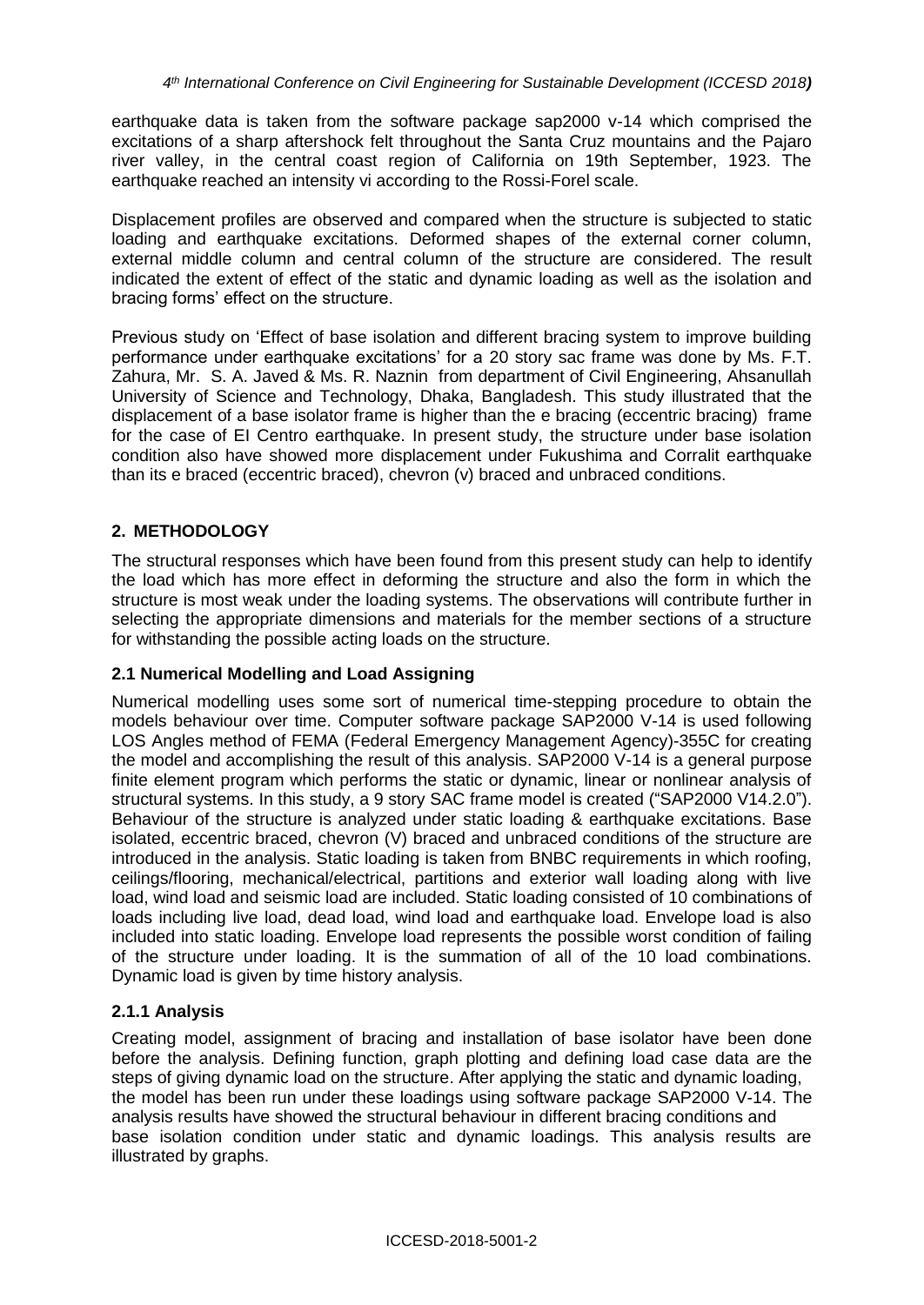### **3. ILLUSTRATIONS**

### **3.1 Figures**

A 9 story SAC frame model has been created by software package SAP2000 V-14.The plan view and 3D view of the model is given below.





### **3.2 Tables**

According to LOS Angles method of FEMA-355C, A99 steel is used for beams, girders and columns. The design yield strength of the beams and girders is given by 36 ksi and of the columns is 50 ksi. Material properties of the structural members are given in the table below:

| <b>Members</b>           | <b>Materials</b> |
|--------------------------|------------------|
| <b>Beams and Girders</b> | A99Fy36          |
| Columns                  | A99Fy50          |

Table 1: Material properties of the structural members

According to LOS Angles method of FEMA-355C, the following section properties are used for the structural members:

| <b>Story/Floor</b> |                  | Column           |     | <b>Girder</b> |  |
|--------------------|------------------|------------------|-----|---------------|--|
|                    | <b>Exterior</b>  | <b>Interior</b>  |     |               |  |
| $-1/1$             | W14x370          | W14x500          | 0,0 | W36X160       |  |
| 1/2                | W14x370          | W14x500          | 0,0 | W36X160       |  |
| 2/3                | W14x370, W14x370 | W14x500, W14x455 | 0,0 | W36X160       |  |
| 3/4                | W14x370          | W14x455          | 0,0 | W36X135       |  |
| 4/5                | W14x370, W14x283 | W14x455, W14x370 | 0,0 | W36X135       |  |
| 5/6                | W14x283          | W14x370          | 0,0 | W36X135       |  |

#### Table 2: Section properties of the members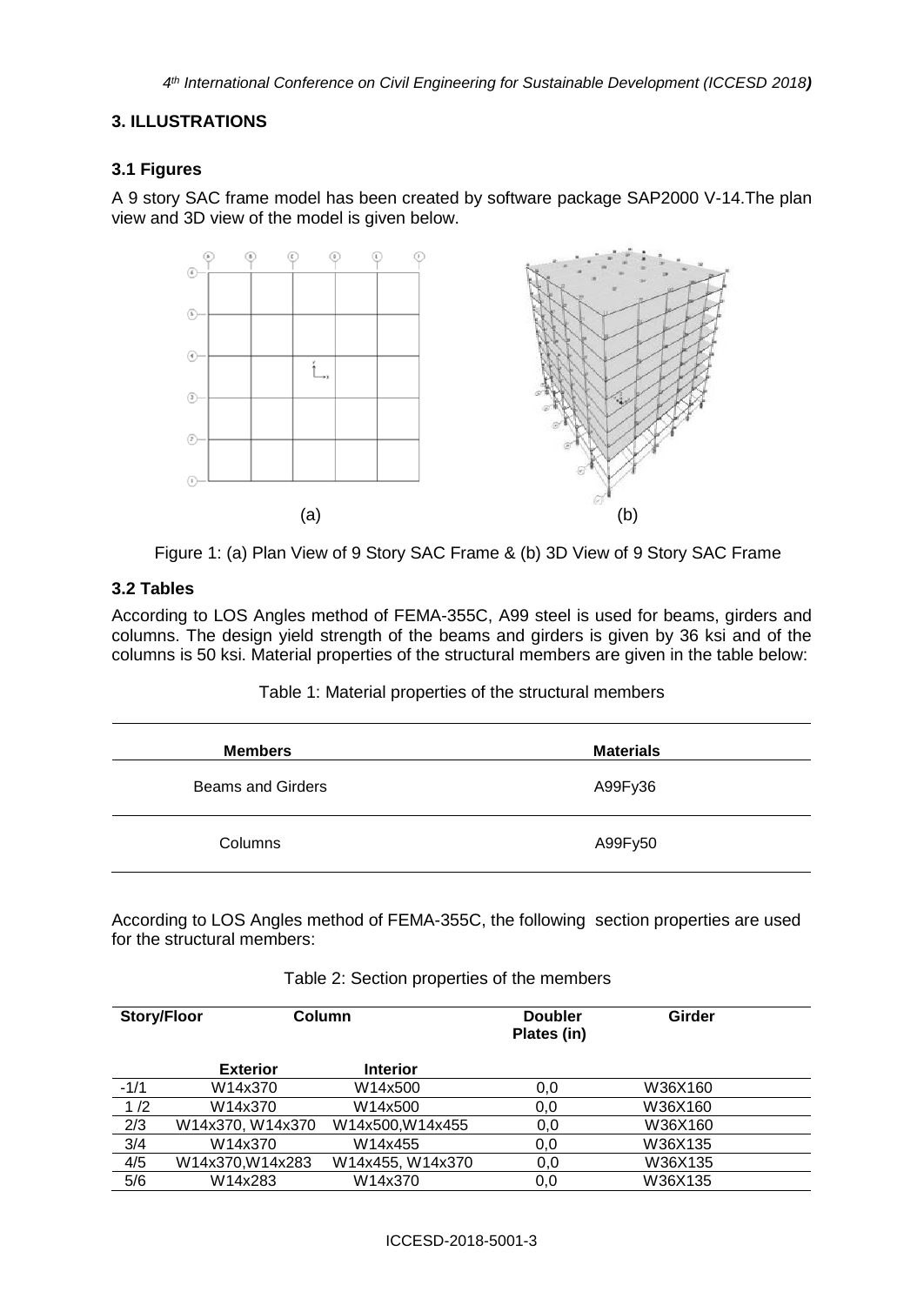| 6/7    | W14x283.W14x257  | W14x370, W14x283 | 0.0 | W36X135 |  |
|--------|------------------|------------------|-----|---------|--|
| 7/8    | W14x257          | W14x283          | 0.0 | W30X99  |  |
| 8/9    | W14x257, W14x233 | W14x283. W14x257 | 0.0 | W27X84  |  |
| 9/Roof | W14x233          | W14X257          | 0.0 | W24X68  |  |

#### **3.3 Graphs, Results and Discussion**

Under static loading, displacement profiles of corner column, external middle column & central column are considered.



Figure 2: Displacement Profiles under static loading at (a) corner column (b) external middle column (c) central column.

All of the displacement profiles follow a same ascending pattern. For corner, external middle and central column, the structure has highest displacement when it is in base isolation condition than its unbraced, eccentric braced and chevron (V) braced condition. Chevron (V) braced condition gives the lowest displacements to the structure at all of these columns. At central column, the structure has the maximum displacements in base isolation condition in figure 3(c). In figure 3(a) and 3(b), the displacements are almost same at corner column and external middle column respectively.

Displacement profiles of corner column, external middle column & central column are observed under Fukushima earthquake.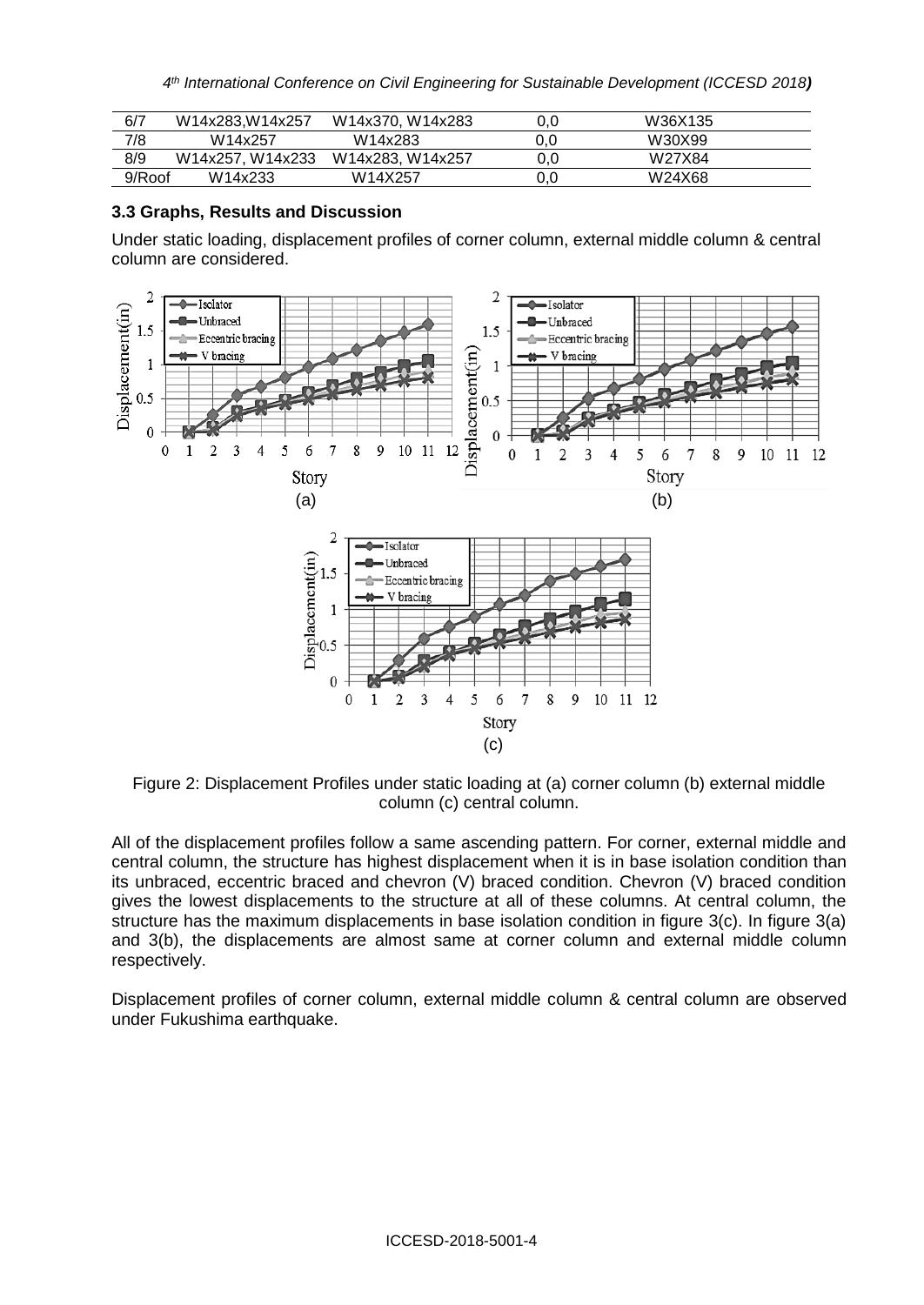

Figure 3: Displacement Profiles under Fukushima earthquake at (a) corner column (b) external middle column (c) central column.

All of the displacement profiles are in a rising pattern. When the structure is in base isolation condition, it carrys the largest displacements at corner, external middle and central column than its unbraced, eccentric braced and chevron (V) braced condition. At all of these three columns, Chevron (V) braced condition gives the minimum displacements to the structure under Fukushima earthquake too. At corner column, the structure has the maximum displacements in base isolation condition in figure  $4(a)$ . In figure  $4(b)$  and  $4(c)$ , the displacements are less than the corner column at external middle column and central column respectively.

At corner column, external middle column & central column, displacement profiles are noticed under Corralit earthquake.



ICCESD-2018-5001-5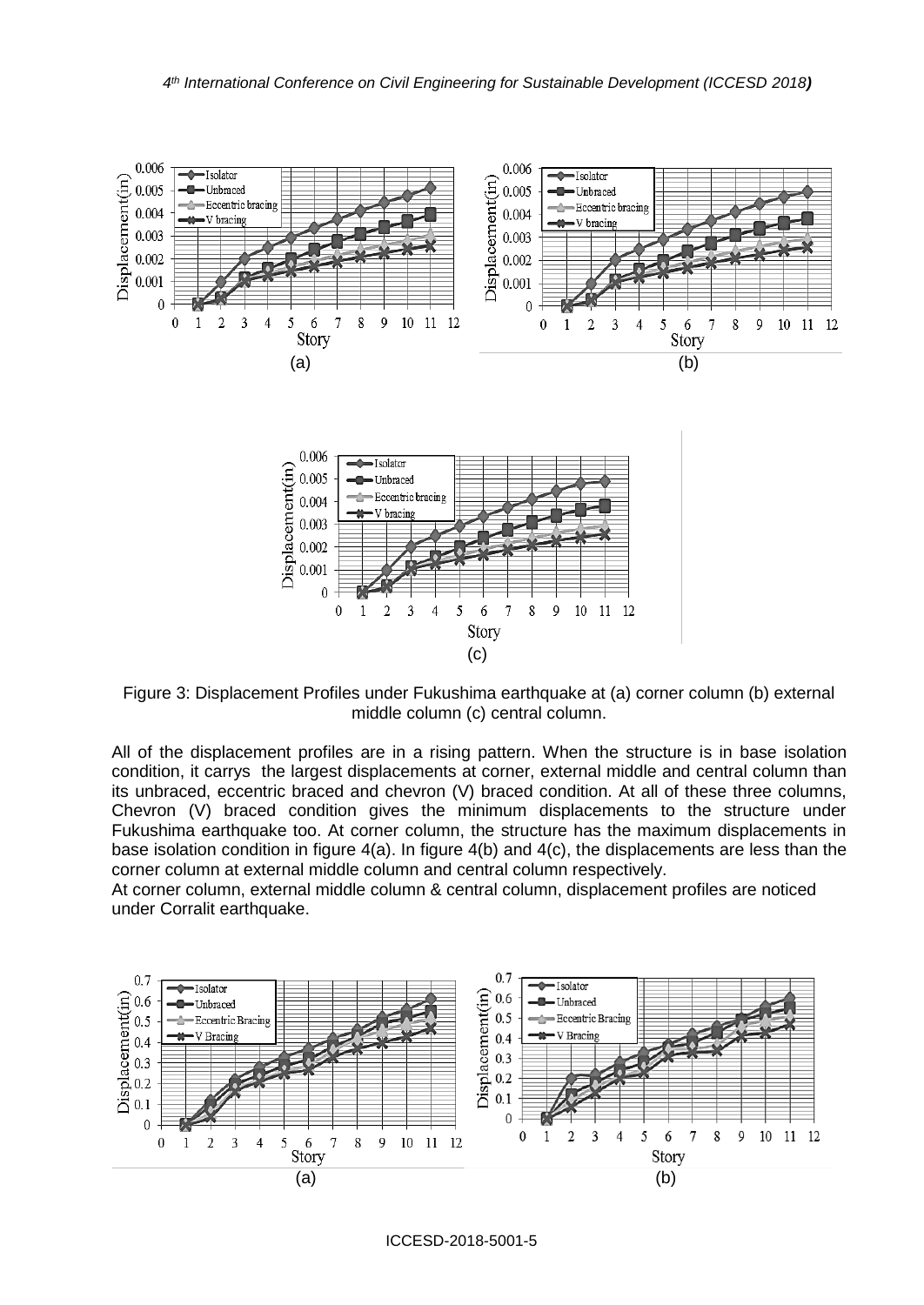

Figure 4: Displacement Profiles under Corralit earthquake at (a) corner column (b) external middle column (c) central column.

The displacement profiles are in a developing form. The structure has showed the maximum displacements under the earthquake excitation in base isolation condition than its unbraced, eccentric braced and chevron (V) braced condition at corner, external middle and central column. Like under static loading and Fukushima earthquake, chevron (V) braced condition gives the minimum displacements to the structure under Corralit earthquake at these three columns. At corner column, the structure has the maximum displacements in base isolation condition in figure 5(a). In figure 5(b) and 5(c), the displacements are less than the corner column at external middle column and central column respectively.

Under both Fukushima and Corralit earthquake, the structure has behaved similarly. Displacement profiles have showed a rising shape for both of these dynamic loadings. Base isolation condition has carried the maximum displacement and Chevron(V) condition has showed the minimum displacement in the structure at corner, external middle and central column for dynamic loadings. Among the three types of columns, the corner column has suffered from the highest displacements under both earthquake excitations. Exterior middle column has carried slightly higher displacements than central column. Under these earthquakes, the unbraced and eccentric braced conditions of the structure have taken higher displacements respectively after base isolation condition.

After comparing the values of displacement profiles obtained under Fukushima and Corralit earthquake, it has been found that the displacement profiles have carried higher values when the structure has been under Corralit earthquake than under Fukushima earthquake at the corner column in base isolation condition. So, further comparison of the effect on structure has been made between Corralit earthquake and static loading.

Static loading agrees at some point with dynamic loadings. For both static and dynamic loadings, displacement profiles are following an increasing shape. Base isolation condition has underwent the largest displacements and the Chevron (V) braced condition has given the lowermost displacements to the structure under static and dynamic loadings. Unbraced and eccentric braced conditions of the structure have had higher displacements respectively after base isolation condition under static loading too. But the central column displacements are highest among the three types of columns under static loading while under dynamic loadings it is the corner column which has the highest displacements. The maximum top displacement value of 1.7 inch is found when the isolated structure has been under static loading. The value is found to be 0.003 inch for V braced structure under Fukushima earthquake. As the base isolation condition of the structure carrys maximum displacement values under both static and dynamic loadings, so,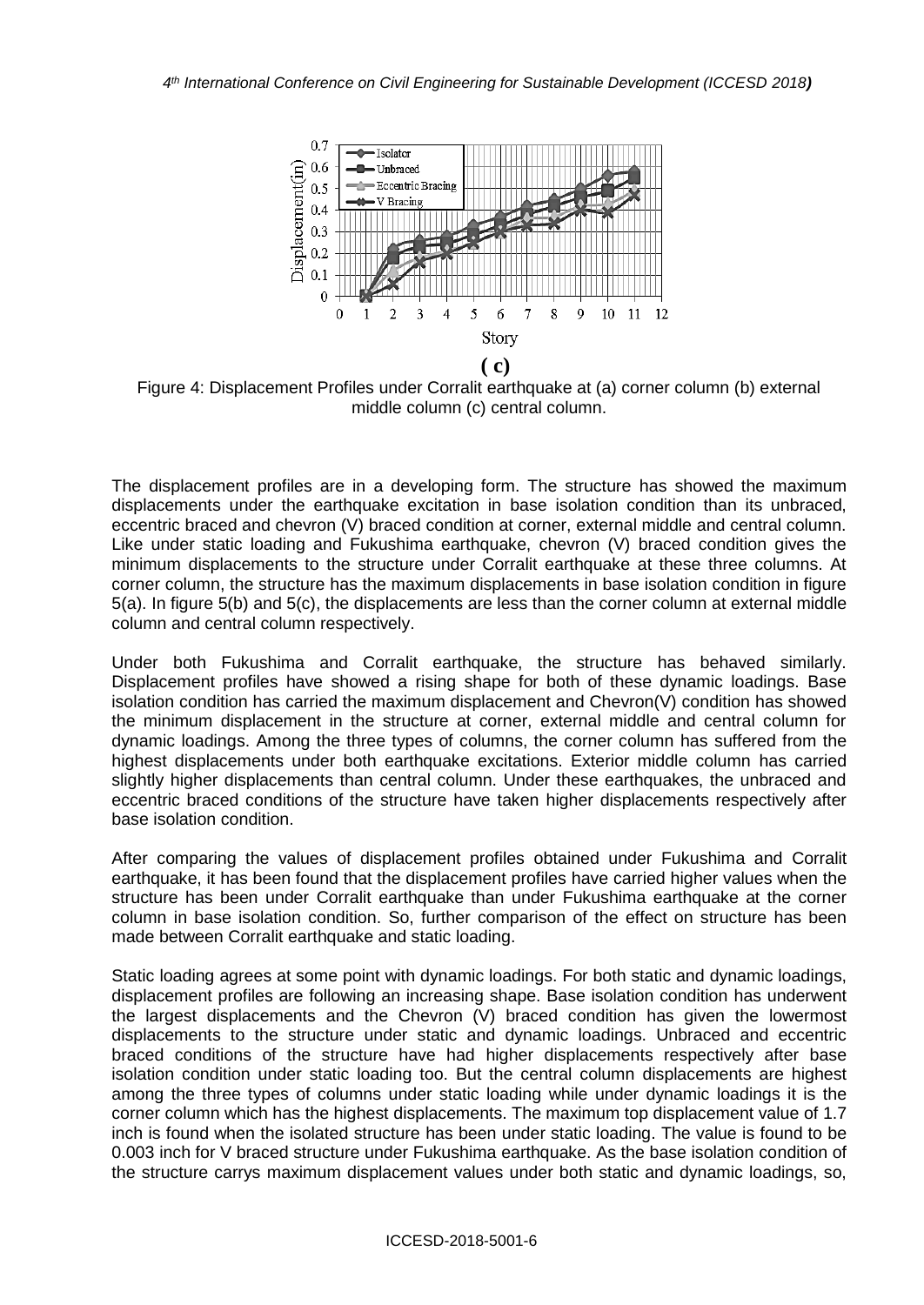displacement values of the isolated structure is taken for further comparison between static and dynamic loading.



Comparison between static and dynamic loading on displacement:

Figure 5: Comparison of displacement Profile under static and dynamic loading at (a) corner column (b) external middle column (c) central column.

After comparing among the displacement profiles of corner column, external middle column and central column in figure 6(a), (b) and (c), it is observed that static loading has more effect on these columns than dynamic loading. The maximum central column displacement is found to be 1.7 inch under static loading and maximum corner column displacement is 0.6 inch under Corralit earthquake. So, maximum displacement value under static loading is 64.7 percent higher than that under Corralit earthquake.

### **4. CONCLUSIONS**

- After comparing the displacement profiles under static and dynamic loading, it is noticed that the structure goes through higher displacement when it is subjected to static loading than dynamic loading.
- The structure undergoes more displacement at its central column under static loading and under dynamic loading, corner column carries the higher displacement.
- Introducing base isolator into the structure provides higher displacements than Unbraced,